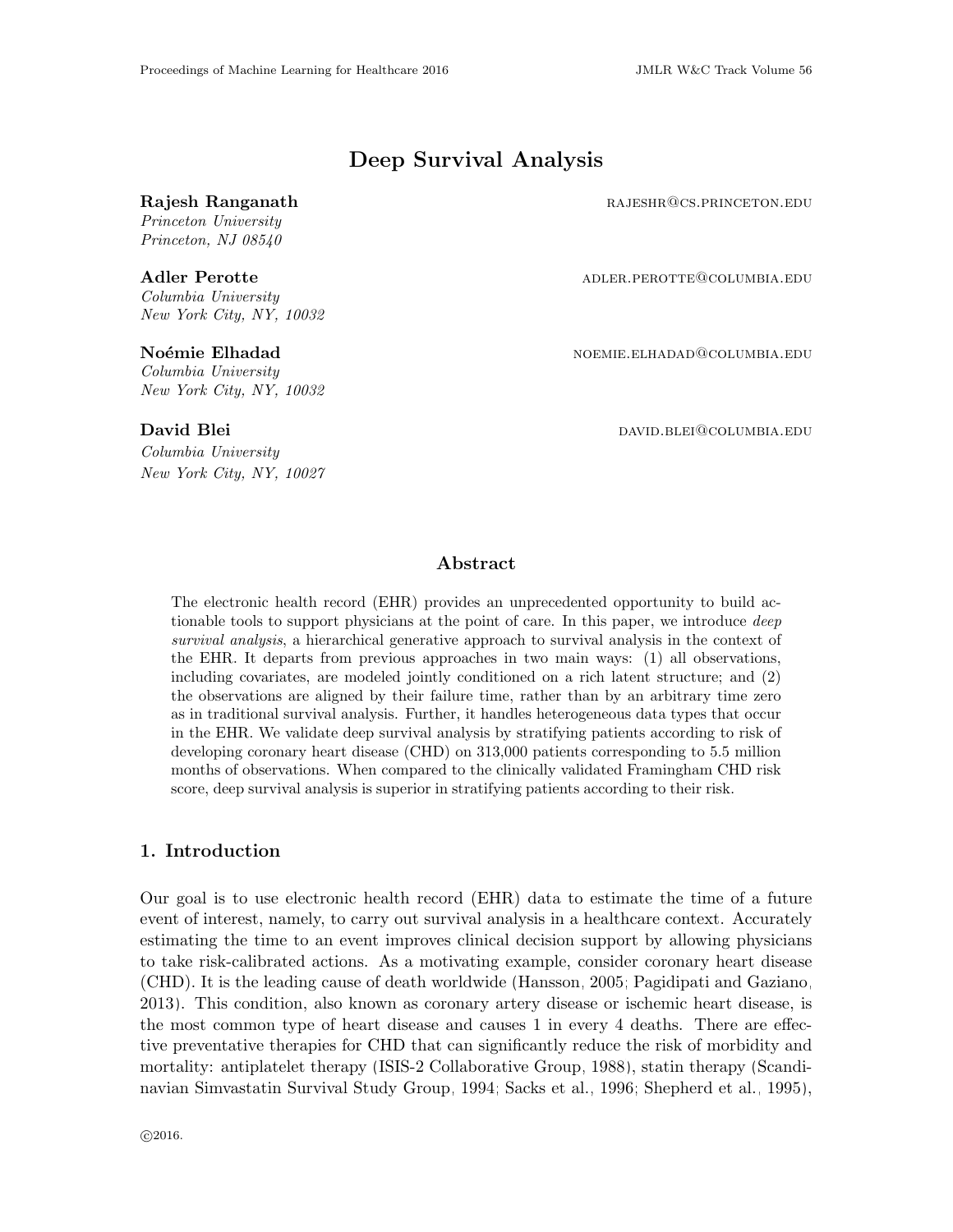hypertensive therapy [\(Neal et al., 2000\)](#page-11-2), and lifestyle interventions [\(Hjermann et al., 1981;](#page-10-1) [Schuler et al., 1992\)](#page-12-3). Given the numerous effective strategies for primary prevention (no prior CHD event) and secondary prevention (prior history of CHD event), there is great value to identifying those individuals at high risk of experiencing a CHD event. This is particularly important because these interventions, albeit effective, are not risk free.

The challenge of administering treatment based on risk pervades the clinical decision process, and risk scores are in use for many conditions, such as prostate cancer [\(Thompson](#page-12-4) [et al., 2013\)](#page-12-4), breast cancer [\(Gail et al., 1989\)](#page-10-2), and stroke [\(Gage et al., 2001\)](#page-10-3).

The standard approach to developing risk scores hinges on using a curated set of patient data to regress covariates to the time of failure. The significant covariates in the analysis are then summarized in a easy-to-use table (for CHD see [Wilson et al. \(1998\)](#page-12-5)). However, this approach has serious limitations with respect to EHR data. First, regression requires complete measurement of the covariates for all patients; in practice, many are missing. Second, the traditional approach requires all patients are aligned based on some initial event (e.g., entry into trial, onset of a disease related to event of interest, start of medication, etc.); EHR data does not enjoy a natural alignment. Third, the relationship between the covariates and the time of the medical event is assumed to be linear, possibly with some interaction terms; this limits the kind of relationships that may be found.

In this paper we propose a novel model for survival analysis from EHR data, which we call deep survival analysis. Deep survival analysis handles the biases and other inherent characteristics of EHR data, and enables accurate risk scores for an event of interest. The key contributions of this work are:

- Deep survival analysis models covariates and survival time in a Bayesian framework. This simplifies working with the missing covariates prevalent in the EHR.
- Deep exponential families [\(Ranganath et al., 2015b\)](#page-11-3), a deep latent variable model, forms the backbone of the generative process. This results in a non-linear latent structure that captures complex dependencies between the covariates and the failure time.
- Rather than enforcing an artificial time zero alignment for all patients, deep survival analysis aligns all patients by their failure time (i.e., the event occurs or data is right censored).
- Good preprocessing of EHR data allows deep survival analysis to include heterogeneous data types. In our study, we include vitals, laboratory measurements, medications, and diagnosis codes.

We studied a large dataset of 313,000 patient records and used deep survival analysis to assess the risk of coronary heart disease. Deep survival analysis better stratifies patients than the gold-standard, clinically validated CHD risk score [\(Wilson et al., 1998\)](#page-12-5).

This paper is organized as follows. Section [2](#page-2-0) reviews the fundamentals of traditional survival analysis and motivates the need for better modeling tools for EHR data. Section [3.1](#page-3-0) reviews deep exponential families [\(Ranganath et al., 2015b\)](#page-11-3) and Section [3.2](#page-4-0) discusses our alignment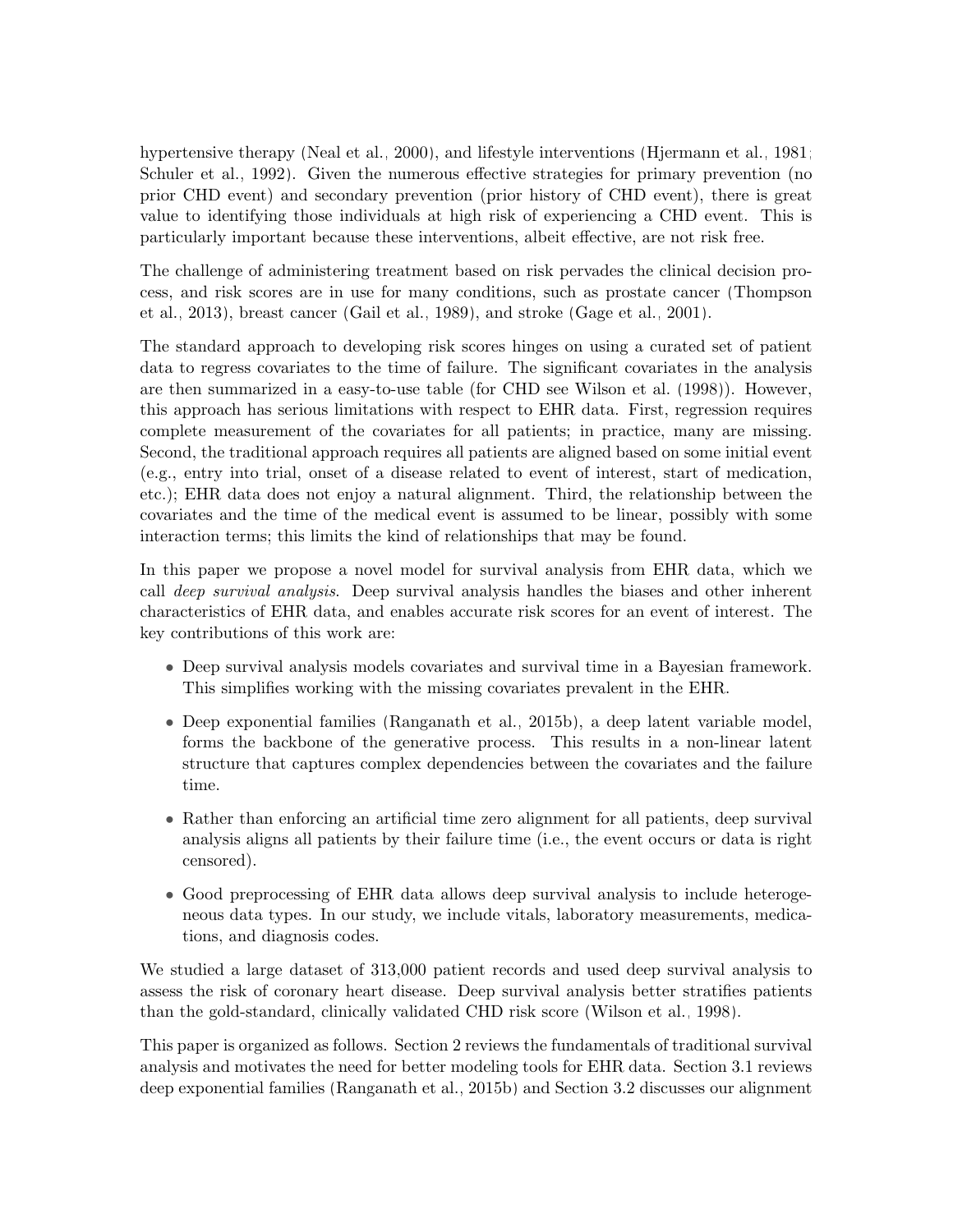strategy for deep survival analysis. Section [3.3](#page-5-0) describes the modeling assumptions behind deep survival analysis; Section [4.2](#page-7-0) gives details of our scalable variational inference algorithm. Section [4](#page-6-0) describes the clinical scenario of CHD, data, experimental setup, baseline, and evaluation metrics. Finally, Sections [5](#page-8-0) and [6](#page-9-0) discuss our results and conclusions.

# <span id="page-2-0"></span>2. Survival Analysis

In this section, we provide background on the task of survival analysis. We review the traditional approaches, along with several variants that are relevant to our work. We then delve into two of the primary limitations of current survival analysis techniques, which hinder their use in EHR data.

# 2.1 Traditional Survival Analysis

Survival analysis models the time to an event from a common start [\(Kaplan and Meier,](#page-11-4) [1958\)](#page-11-4). Examples of survival data include time to delivery from conception and time to retirement from birth. Survival observations consist of two varieties. The first are observations for which the exact failure time is known. The second, called censored observations, are observations for which the failure time is known to be greater than a particular time. Both types are represented as  $(t, c)$ , pairs of positive times and binary censoring status.

Survival modeling assumes the observations, both censored and uncensored, come from an unknown distribution. The two traditional methods for estimating the survival distribution are the Kaplan-Meier estimator [\(Kaplan and Meier, 1958\)](#page-11-4) and Cox proportional hazards [\(Cox, 1972\)](#page-10-4). The Kaplan-Meier estimator forms a nonparametric estimator for the survival function, one minus the cumulative distribution function. Intuitively, it breaks a stick of length one at points proportional to the fraction of patients that survived until that point. Cox proportional hazards generalizes this estimator to include covariates. Finally, Bayesian variations of these methods place priors on the parameters [\(Hjort, 1990\)](#page-10-5).

# 2.2 Limitations of Traditional Survival Analysis for EHR Data

There are three significant limitations to using traditional survival methods on EHR data.

First, EHR data is usually high-dimensional and very sparse [\(Hripcsak and Albers, 2013;](#page-10-6) [Pivovarov et al., 2014\)](#page-11-5). This makes it difficult to use traditional conditional models, which cannot easily handle missing covariates

Second, traditional methods require aligning all patients based on a synchronization event. This event can be entry to a clinical trial, the date of an intervention, or the onset of a condition. However, the EHR for a patient can begin at any point in their lifetime and at any point in their disease progression. Thus careful definition of entry point into study are required when experimenting with traditional survival techniques on EHR data (e.g., [Hagar et al. \(2014\)](#page-10-7); [Perotte et al. \(2015\)](#page-11-6)). In this work, we seek methods that are able to evaluate risk at any point in time, not only points in time that correspond to such a synchronization event.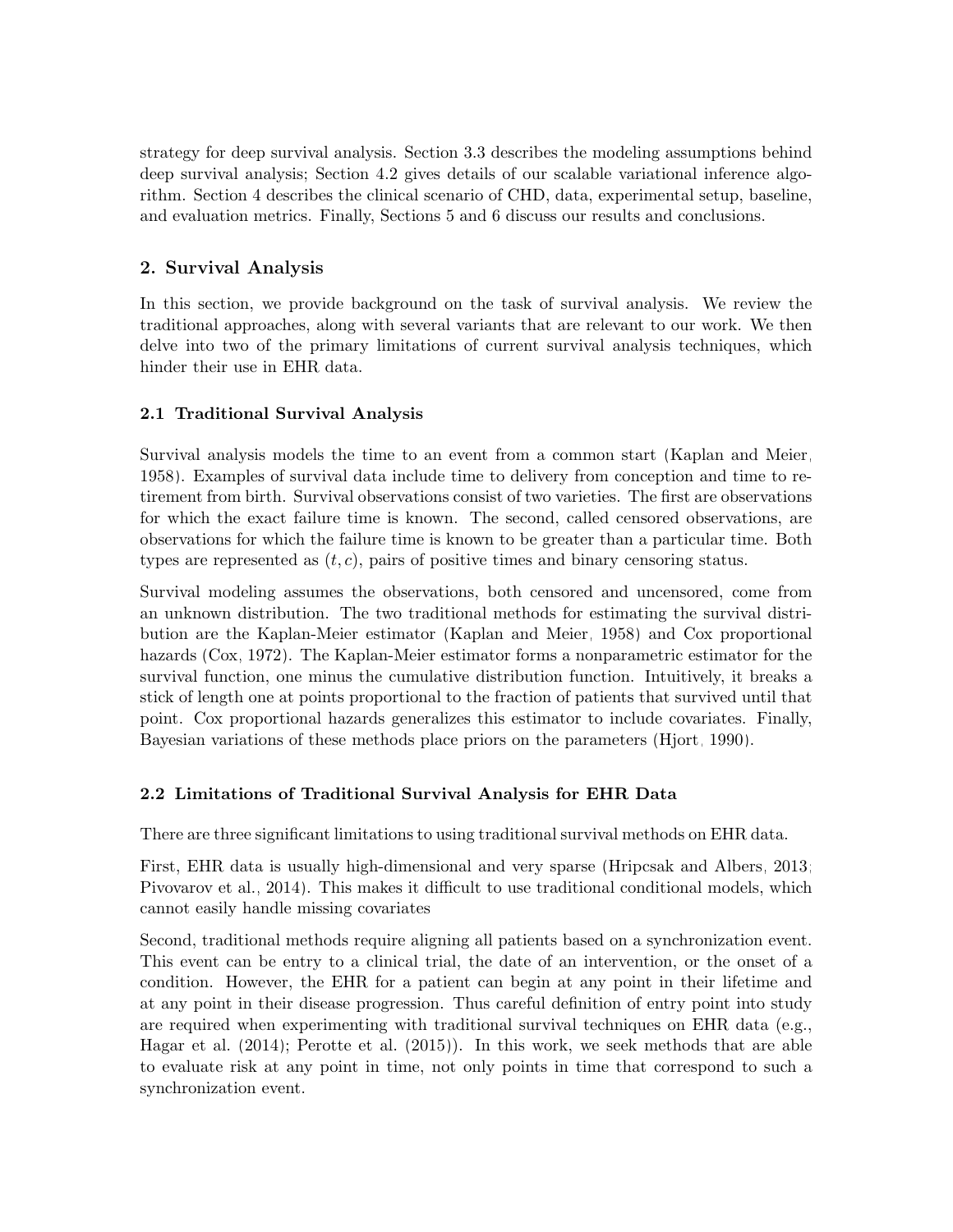<span id="page-3-1"></span>

Figure 1: A comparison of traditional survival analysis (top frame) and failure aligned survival analysis (bottom frame). A filled circle represents an observed event, while an empty circle represents a censored one. In the case of standard survival analysis, patients in a cohort are aligned by a starting event. In failure aligned survival analysis, patients are aligned by a failure event.

Third, regression-based approaches to survival analysis often assume a linear function of the covariates. Nonlinear interaction terms are sometimes introduced but must be limited (often based on expert opinion) because of the combinatorial explosion of possibilities. Models with greater flexibility can incorporate nonlinear relationships between combinations of covariates and time-to-event.

# 3. Deep Survival Analysis

We introduce *deep survival analysis*, a hierarchical generative approach for survival analysis. It departs from previous approaches in two primary ways. First, all observations, including covariates, are modeled jointly and conditioned on a rich latent structure. Second, patient records align by their failure time rather than by entry time, thus resolving the ambiguity of entry to the EHR.

### <span id="page-3-0"></span>3.1 Deep Exponential Families

When not modeling the covariates, missing covariates are usually imputed using populationlevel statistics. In contrast, we build a joint model for both the covariates and the survival times, where the covariates and survival times are specified conditioned on a latent process. This strategy requires a rich latent process; we use deep exponential families [\(Ranganath](#page-11-3) [et al., 2015b\)](#page-11-3).

Deep exponential families (DEF) are a class of multi-layer probability models built from exponential families [\(Brown, 1986\)](#page-10-8). In deep exponential families, each observation has L layers of latent variables. Each layer conditions on the previous layer of latent variables.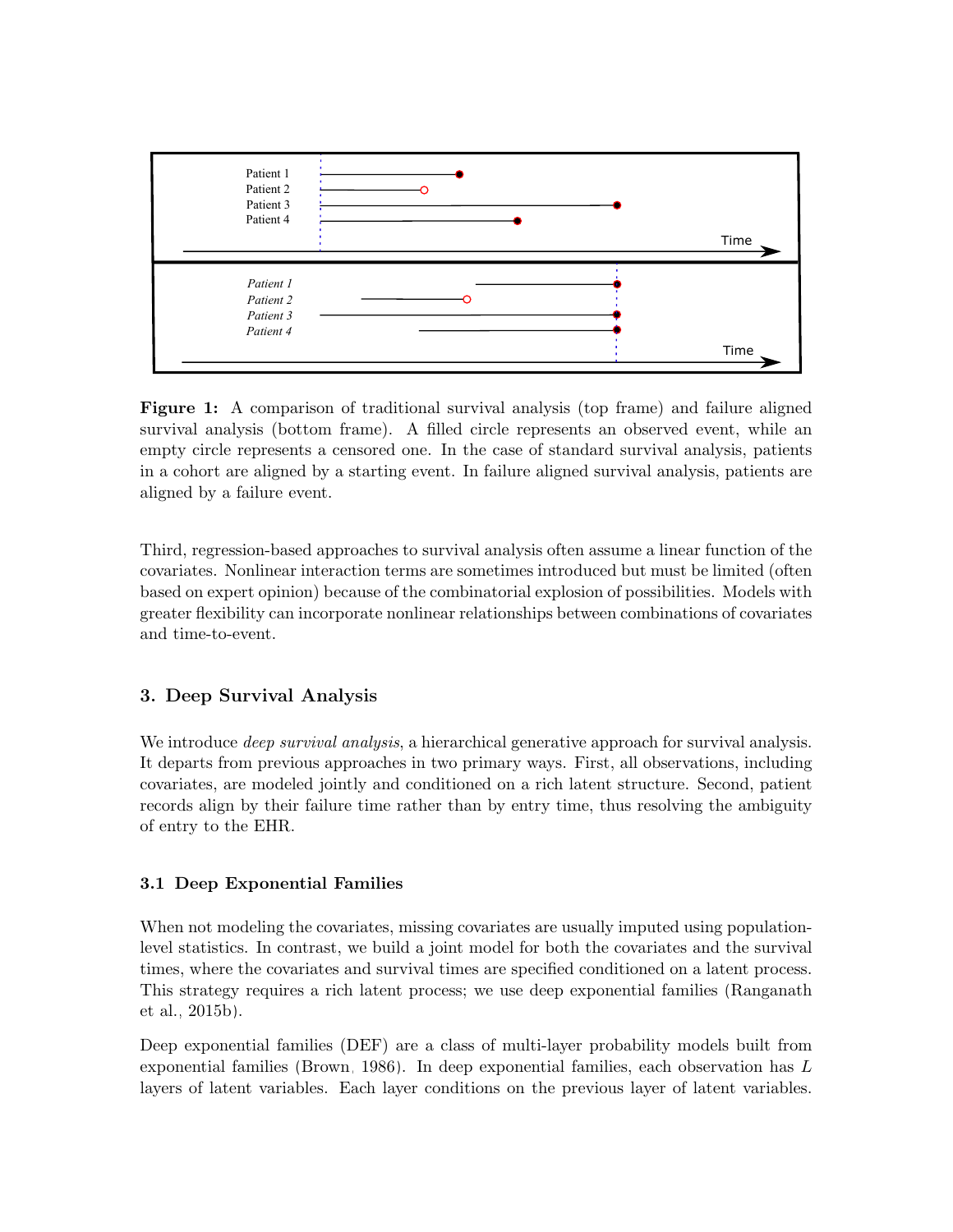Formally, let n be the index of the data,  $EXPFAM(\cdot)$  be an exponential family distribution with natural parameter,  $g(\cdot; W)$  denote a link function with parameters W with prior  $p(W)$ , and  $\eta$  be a hyperparameter. The generative process for the latent variables is

$$
z_{n,L,j} \sim \text{EXPFAM}_L(\eta)
$$
  

$$
z_{n,\ell,j} \sim \text{EXPFAM}_{\ell}(g_{\ell}(z_{n,l+1}, W_{l,j})).
$$

The observations for the *i*th data point are drawn conditional on the vector  $z_{i,1}$ . We shorthand the draw of the last layer,  $z_{n,1}$  as  $z_n \sim \text{DEF}(W)$ . DEFs have been successful at modeling text, recommender systems, and images. They handle missing data better than competitive latent variable models and state-of-the-art density estimators [\(Rezende et al.,](#page-11-7) [2014;](#page-11-7) [Ranganath et al., 2015b\)](#page-11-3). Thus, they are a promising prior for the latent structure to model survival in the EHR.

### <span id="page-4-0"></span>3.2 Alignment by Failure

Censored survival observations are pairs  $(t_i, c_i)$ , where  $t_i$  denotes the time of the *i*th observation, and  $c_i$  marks whether failure or censoring occurs at that time. Traditionally, the time  $t_i$  is measured from a common start point for each observation, such as birth or pregnancy. As we mentioned earlier, this type of alignment is inappropriate in the context of the EHR because people enter the EHR in different ways relative to to their underlying health. This limitation of survival analysis was acknowledged by [McCullagh \(2013\)](#page-11-8), but their solution has only been tested on a small dataset, and does not directly apply to censored observations.

We consider an event-centric ordering, which measures time backwards from the event of interest, rather than measuring time forward from an artificial start time. At the event all patients share the defining characteristics of the event, thus patients are similar at time zero under this alignment. We handle censored observations as interval observations.

For each time point, this alignment models the time to failure from that time point. This is a positive number which decreases when approaching failure. Censored events differs. For censored patients, their failure must happen (if it happens) after their last interaction with the EHR; their time of interest is an interval greater than the time of their last visit to the EHR. As such, event-centric ordering of data consists of pairs  $(t_i, c_i)$ . See Figure [1](#page-3-1) for a graphical comparison of this versus the standard survival setup.

In this approach, every interaction with the EHR has a (possibly censored) time from event/failure associated with it. This means the interactions can be modeled exchangeably, which trades statistical efficiency of persisting patient information over time for computational efficiency. We take this approach. Each event of interest in the EHR represents a different survival alignment frame. Thus, we can investigate several survival tasks by choosing an event of interest and aligning by its timing. This contrasts traditional survival analysis, which requires a careful decision about the start time.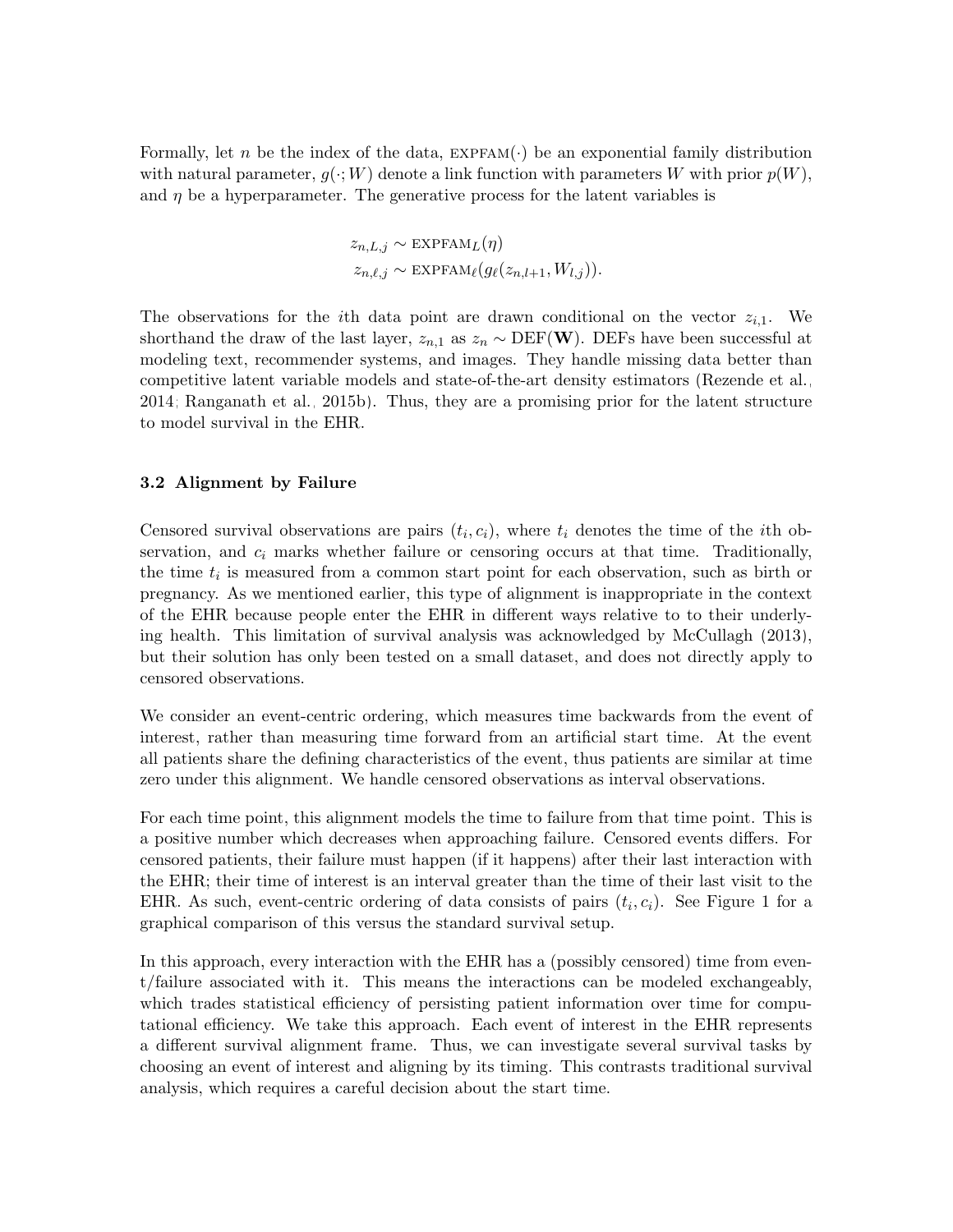To model the time from event, we use a Weibull distribution, a popular distribution in survival analysis. Let  $\lambda$  be the scale and k be the shape, the Weibull distribution is

$$
p(t) = k/\lambda (t/\lambda)^{k-1} e^{-\left(\frac{t}{\lambda}\right)^k}.
$$

It has support over the positive reals and its parameters are constrained to be positive. Its expectation is  $\lambda \Gamma(1 + \frac{1}{k})$ . The parameter k control how the density looks. When  $k < 1$  most of the mass is concentrated near zero; when  $k = 1$  this distributions matches the exponential; when  $k > 1$ , the distribution places mass around its expectation. For a censored observation, The likelihood is the amount of probability the model places after censoring, i.e., one minus the cumulative distribution function. For the Weibull, this is  $\exp(-\left(\frac{t}{\lambda}\right))$  $(\frac{t}{\lambda})^k$ ), which gets large as the scale grows.

#### <span id="page-5-0"></span>3.3 Generative Process for Deep Survival Analysis

Let **x** denote the set of covariates,  $\beta$  be the parameters for the data with some prior  $p(\beta)$ ,  $k$  be a fixed scalar, and let n index an observation. The generative model for deep survival analysis is

$$
b \sim \text{Normal}(0, \sigma_b)
$$
  
\n
$$
a \sim \text{Normal}(0, \sigma_W)
$$
  
\n
$$
z_n \sim \text{DEF}(\mathbf{W})
$$
  
\n
$$
\mathbf{x}_n \sim p(\cdot | \boldsymbol{\beta}, z_n)
$$
  
\n
$$
t_n \sim \text{Weibull}(\log(1 + \exp(z_n^{\top} a + b), k).
$$
\n(1)

The latent variable  $z_i$  comes from a DEF which then generates the observed covariates and the time to failure. The function  $log(1 + exp(·))$ , called the softplus, maps from the reals to the positives to output a valid scale for the Weibull. Given covariates x, the model makes predictions via the posterior predictive distribution:

$$
p(t | \mathbf{x}) = \int_{z} p(t | z) p(z | \mathbf{x}) dz.
$$

The complexity of the predictions depends on the complexity of the distribution z. Note this predictive distribution exists and is consistent even if data are missing.

For electronic health records the x contain several data types. We consider laboratory test values (labs), medications (meds), diagnosis codes, and vitals. We assume each of these data types are generated independently, conditional on the latent structure

$$
p(\mathbf{x}_n \mid \boldsymbol{\beta}, z_n) = p(x_n^{\text{labs}} \mid z_n, \beta^{\text{labs}}) p(x_n^{\text{meds}} \mid z_n, \beta^{\text{meds}}) p(x_n^{\text{diagnoses}} \mid z_n, \beta^{\text{diagnoses}}) p(x_n^{\text{vitals}} \mid z_n, \beta^{\text{vitals}}).
$$

We emphasizes that they are marginally dependent.

The data types in the EHR can be grouped by whether they are real valued (labs and vitals) or counts (diagnoses and medications). Next we define the likelihood for each group.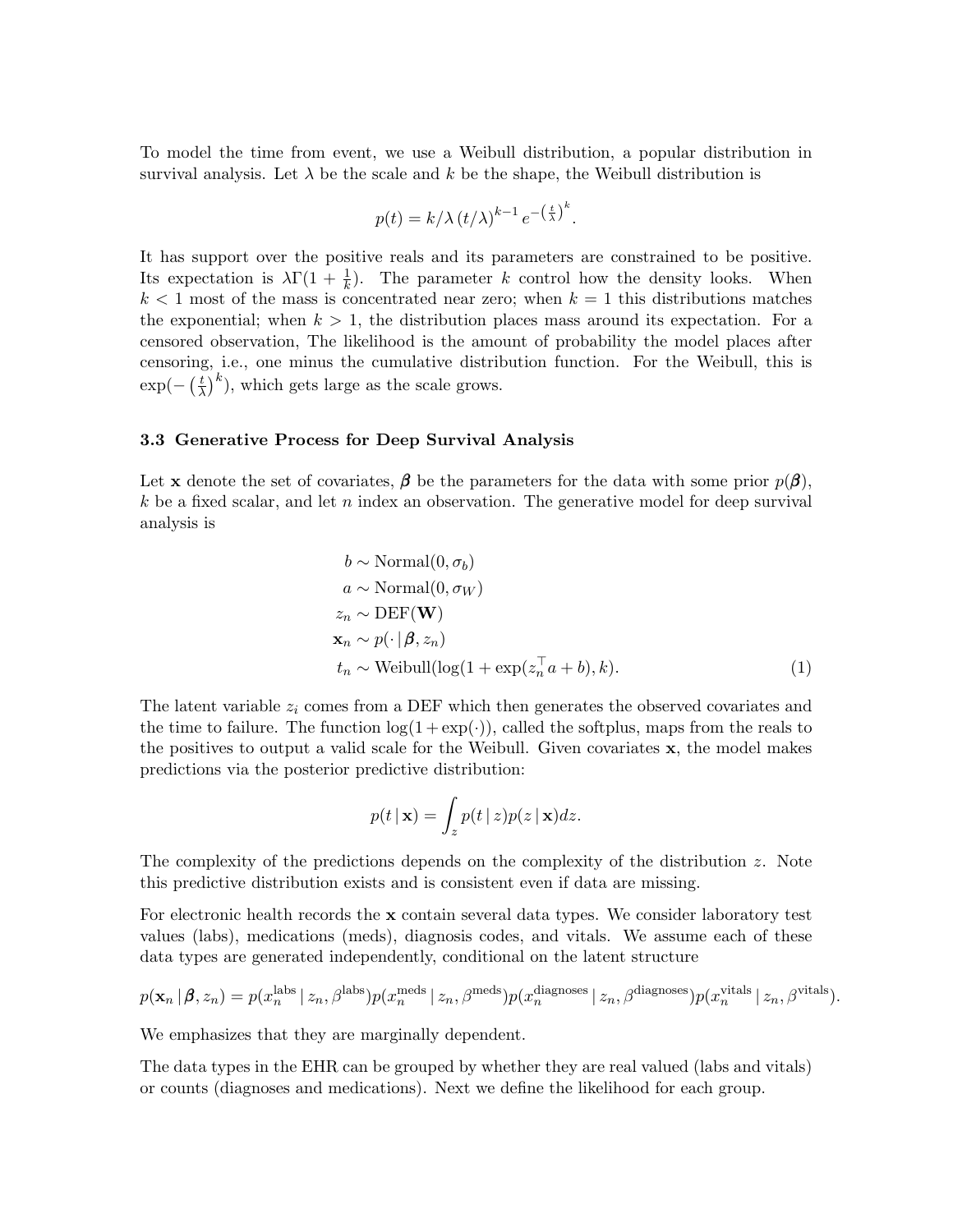Real-Valued Observations. Real-valued observations in EHR are heavy tailed and are prone to data entry errors [\(Hauskrecht et al., 2013\)](#page-10-9). This leads to extreme outliers that may badly corrupt estimates of non-robust models such as those based on the Gaussian. We model the real-valued data with the Student-t distribution, a continuous mixture of Gaussians across scales, which is more robust to outliers. Given parameters,  $\beta_{W_i}^{\text{labs}}$ ,  $\beta_{b_i}^{\text{labs}}$  and degrees of freedom  $\nu$ , the conditional density of the *i*th lab, is

$$
p(x^{\textrm{labels}}_{n,i} \mid \beta^{\textrm{labels}}_{W_i}, \beta^{\textrm{labels}}_{b_i}, z_n) = \frac{\Gamma(\frac{\nu+1}{2})}{\sqrt{\nu \pi}} \left(1 + \frac{(x^{\textrm{labels}}_{n,i} - (z_n^\top \beta^{\textrm{labels}}_{W_i} + \beta^{\textrm{labels}}_{b_i})^2}{\nu}\right)^{-\frac{\nu+1}{2}}
$$

.

This is a Student-t distribution whose mode is at  $z_n^{\top} \beta_{W_i}^{\text{labels}} + \beta_{b_i}^{\text{labels}}$  a function of both the data point specific latent variables and the parameters shared across data points. The degrees of freedom controls to which extent the distribution resembles a Naussian, where large values look more Gaussian. We place Gaussian priors on both  $W_i$  and  $b_i$ . The likelihood follows similarly for the vitals.

Count Valued Observations. Unlike the laboratory tests and the vitals, the countvalued observations are highly dimensional and sparse. To handle counts robustly, we model them as binary values, one if the count is non-zero and zero otherwise. We model the *i*<sup>th</sup> medication with parameters  $\beta_{W_i}^{\text{meds}}$  as

$$
p(x_{n,i}^{\text{meds}} \mid \beta_{W_i}^{\text{meds}}, z_n) \sim \text{Bernoulli}(1 - \exp(z_n^{\top} \beta_{W_i}^{\text{meds}}))),
$$

where  $\beta_{W_i}^{\text{meds}}$  has a log-Gaussian prior. This likelihood has the added benefit that the total likelihood and its gradient can be computed in time proportional to the number of nonzero elements [\(Ranganath et al., 2015a\)](#page-11-9). We overdisperse the Bernoulli likelihood by the number of medications to balance this component with the time from failure. The diagnoses are modeled in the same manner.

### <span id="page-6-0"></span>4. Experimental Setup

We apply deep survival analysis to data from a large metropolitan hospital. We use the fitted model to predict coronary heart disease risk (CHD). Access to data and experiments was approved after review by the Columbia University Institutional Review Board.

### 4.1 Dataset

Our dataset comprises the longitudinal records of 313,000 patients from the Columbia University Medical Center clinical data warehouse. The patient population included all adults (>18 years old) that have at least 5 months (not necessarily consecutive) where at least one observation was recorded.

The patient records contain documentation resulting from all settings, including inpatient, outpatient, and emergency department visits. Observations included 9 vital signs, 79 laboratory test measurements, 5,262 medication orders, and 13,153 diagnosis codes.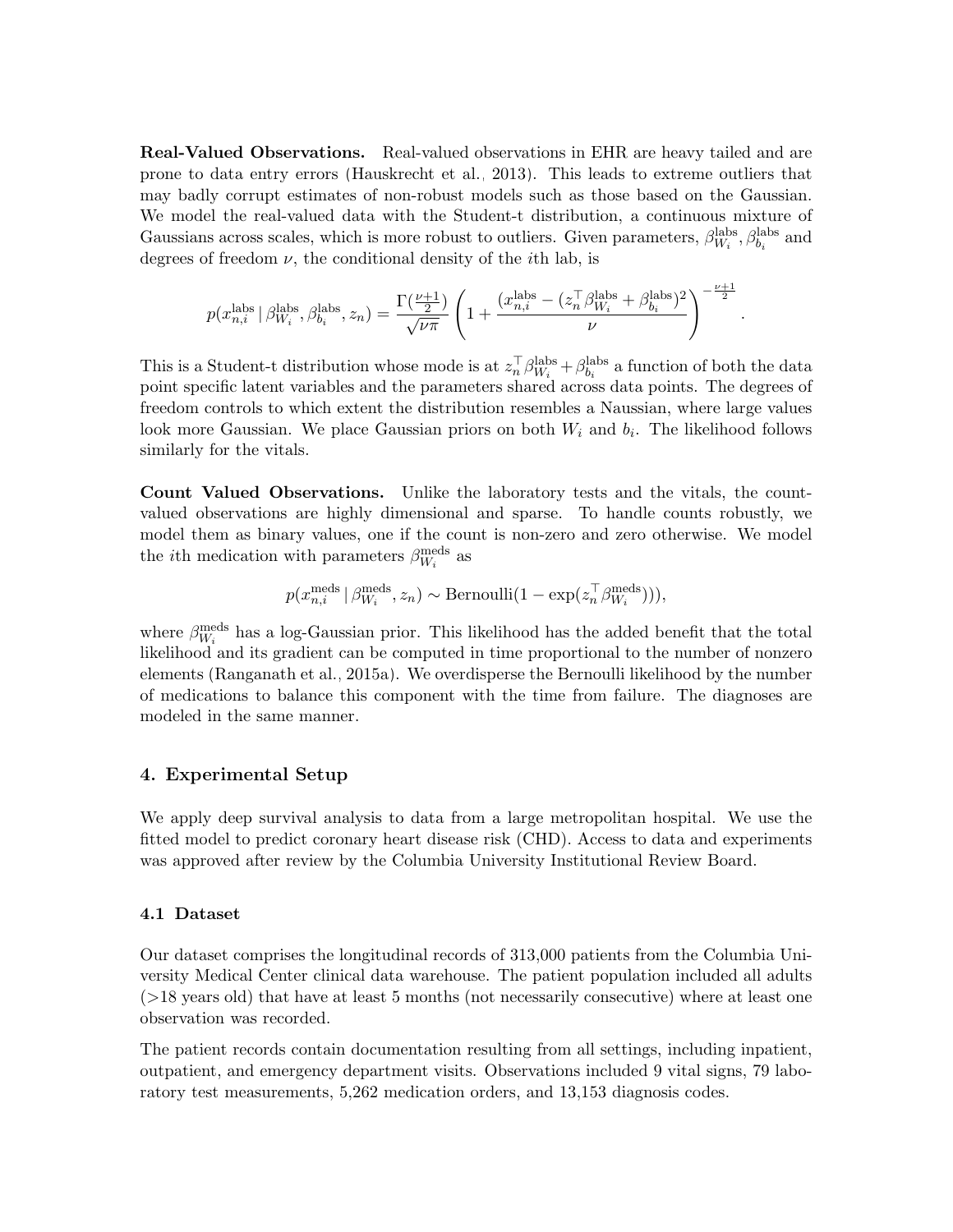Data Preprocessing. All real-valued measurements and discrete variables were aggregated at the month level, leading to binned observations for each patient and for each month the patient had any recorded observation. The expected value over the course of each month was computed for continuous measurements such as vitals and laboratory measurements and the presence of discrete elements such as medication orders and diagnosis codes was encoded as a binary variable.

## <span id="page-7-0"></span>4.2 Baseline and Model Setup

Baseline. The Framingham CHD risk score was developed in 1998 and is one of the earliest validated clinical risk scores. It is a gender-stratified algorithm for estimating the 10-year coronary heart disease risk of an individual. Aside from gender, this score takes into consideration age, sex, LDL cholesterol, HDL cholesterol, blood pressure, diabetes, and smoking. For example, a 43-year-old (1 point) male patient with an LDL level of 170 mg/dl  $(1 \text{ point})$ , an HDL level of 43 mg/dl  $(1 \text{ point})$ , a blood pressure of  $140/90$   $(2 \text{ points})$ , and no history of diabetes (0 points) or smoking (0 points) would have a risk score of 5 which would correspond to a 10 year CHD risk of 9% [\(Wilson et al., 1998\)](#page-12-5).

The score was validated using curated data from the Framingham Heart Study. It was shown to have good predictive power of 10-year risk with a concordance of 0.73 for men and 0.77 for women. However, this score has lower performance when applied to EHR data [\(Pike et al., 2016\)](#page-11-10).

Model Setup and Hyperparameters. We set the shape of the Weibull to be 2. The exponential family used inside the DEF is a Gaussian. The mean and inverse softplus variance functions for each layer are a 2 layer perceptron with rectified linear activations. We set Normal priors to have mean zero and variance one.

We let all methods run for 6,000 iterations and assess convergence on a validation set. On a 40-core Xeon Server with 384 GB of RAM, 6,000 iterations for all patients in the training set completed in 7.5 hours. Due to the high variance in patient record lengths, we subsample observations during inference inversely to the length of the patient records.

Inference. We approximate the posterior distribution with variational inference [\(Jordan](#page-11-11) [et al., 1999\)](#page-11-11) for the observation specific latent variables in the DEF and do maximuma-posteriori inference on the parameters. We choose the approximating family to be the mean-field family where each latent variables gets its own independent parameterization. We use black box variational methods [\(Ranganath et al., 2014\)](#page-11-12) with reparameterization gradients [\(Kingma and Welling, 2014;](#page-11-13) [Rezende et al., 2014\)](#page-11-7) to approximate the posterior without needing model specific computation. To scale to the large data, we subsample data batches [\(Hoffman et al., 2013\)](#page-10-10) of size 240 and parallelize computation across data in a batch. We use RMSProp with scale 0.0001 and Nesterov momentum of 0.9 as learning rates during optimization.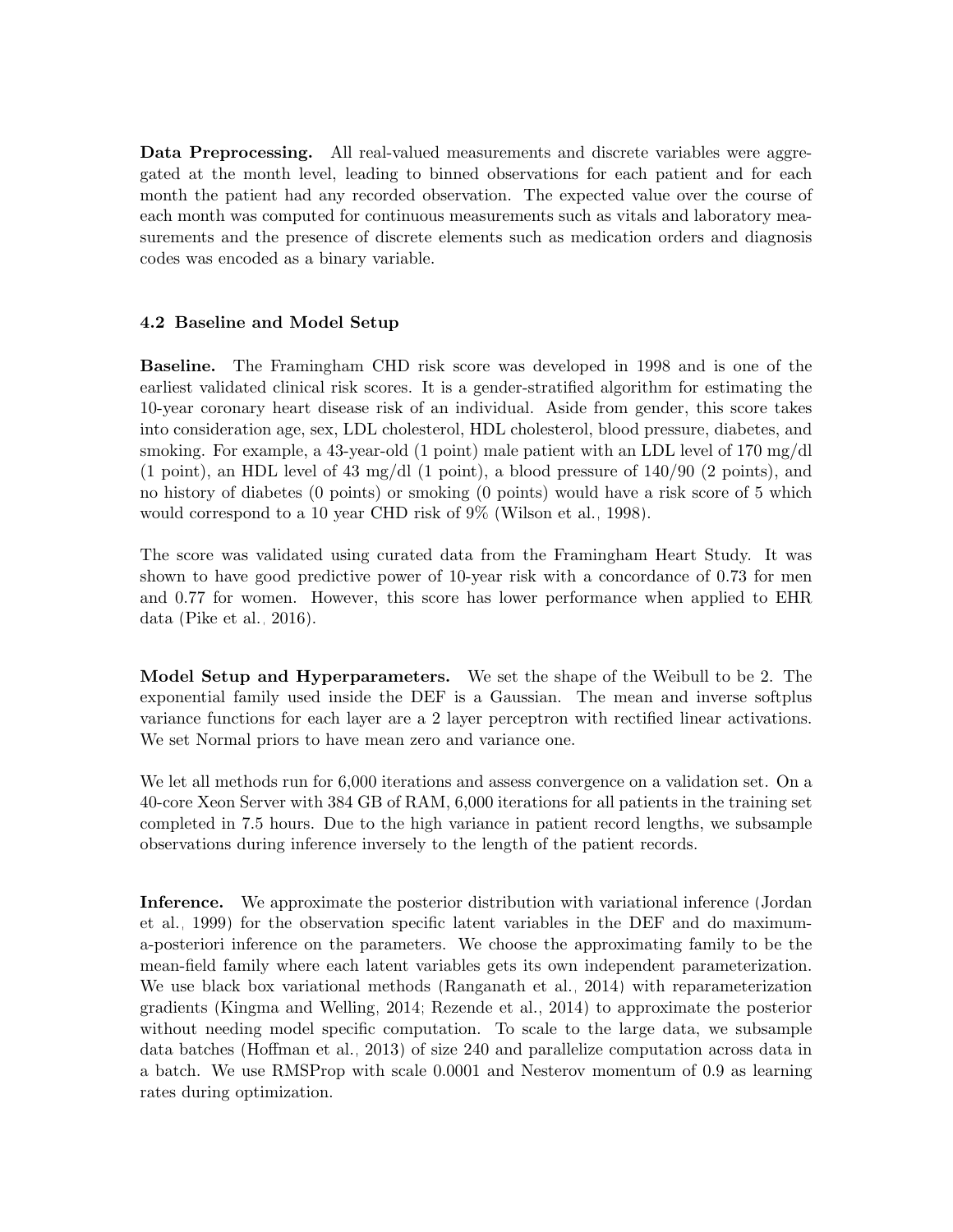## 4.3 Evaluation

Of the 313,000 patients in the study, 263,000 were randomly selected for training, 25,000 for validation, and 25,000 for testing. We assessed convergence with the validation cohort and evaluated concordance on the test cohort. A CHD event was defined as the documentation of any ICD-9 diagnosis code with the following prefixes: 413 (angina pectoris), 410 (myocardial infarction), or 411 (coronary insufficiency). In our experiments, we vary the dimensionality of  $z_n$  to assume the values of  $K \in \{5, 10, 25, 75, 100\}$ . The layer size for the perceptrons were set to equal the dimensionality of  $z_n$  in each experiment. We evaluate both the baseline risk score and deep survival analysis with the concordance [\(Harrell et al., 1982\)](#page-10-11).

While concordance enables the comparison of deep survival analysis to the baseline, it only roughly captures the accuracy of the temporal prediction of the models. In deep survival analysis, we can compute the predictive likelihood of the held-out set according to the model, which enables us to capture how well the model predicts failure in time. For internal model validation, we thus rely on predictive likelihood. Predictive likelihood is evaluated as the expected log probability of the observed time until failure conditioned on the observed covariates for a given patient in a given month.

# <span id="page-8-0"></span>5. Results

Missing data is a core challenge of electronic health record data analysis and temporal analysis. We first report the extent of incomplete observations in our dataset. We then report results for the baseline CHD risk model and deep survival analysis. We also report internal validation of deep survival analysis which include only a single data type.

# 5.1 Missing observations in EHR data

For estimating CHD risk in 10 years, the widely used guideline-based CHD risk score calculators used routinely by clinicians require input of seven variables: age, sex, current smoking status, total cholesterol level, HDL cholesterol level, systolic blood pressure, and whether patient takes blood pressure medication. We examined how many patients had at least one month in their record, where the most basic, critical set of variables were observed (LDL level, HDL level, and blood pressure). In the full dataset, only 11.8% of patients have a complete month, and 1.4% of months are complete.

# 5.2 Model Performance and Predictive Likelihood

The baseline CHD risk score yielded 65.57% in concordance over the held out test set. Table [1](#page-9-1) shows the concordance of the deep survival analysis for different values of K. When considering the full deep survival with all data types considered, the best performance was obtained for K=50.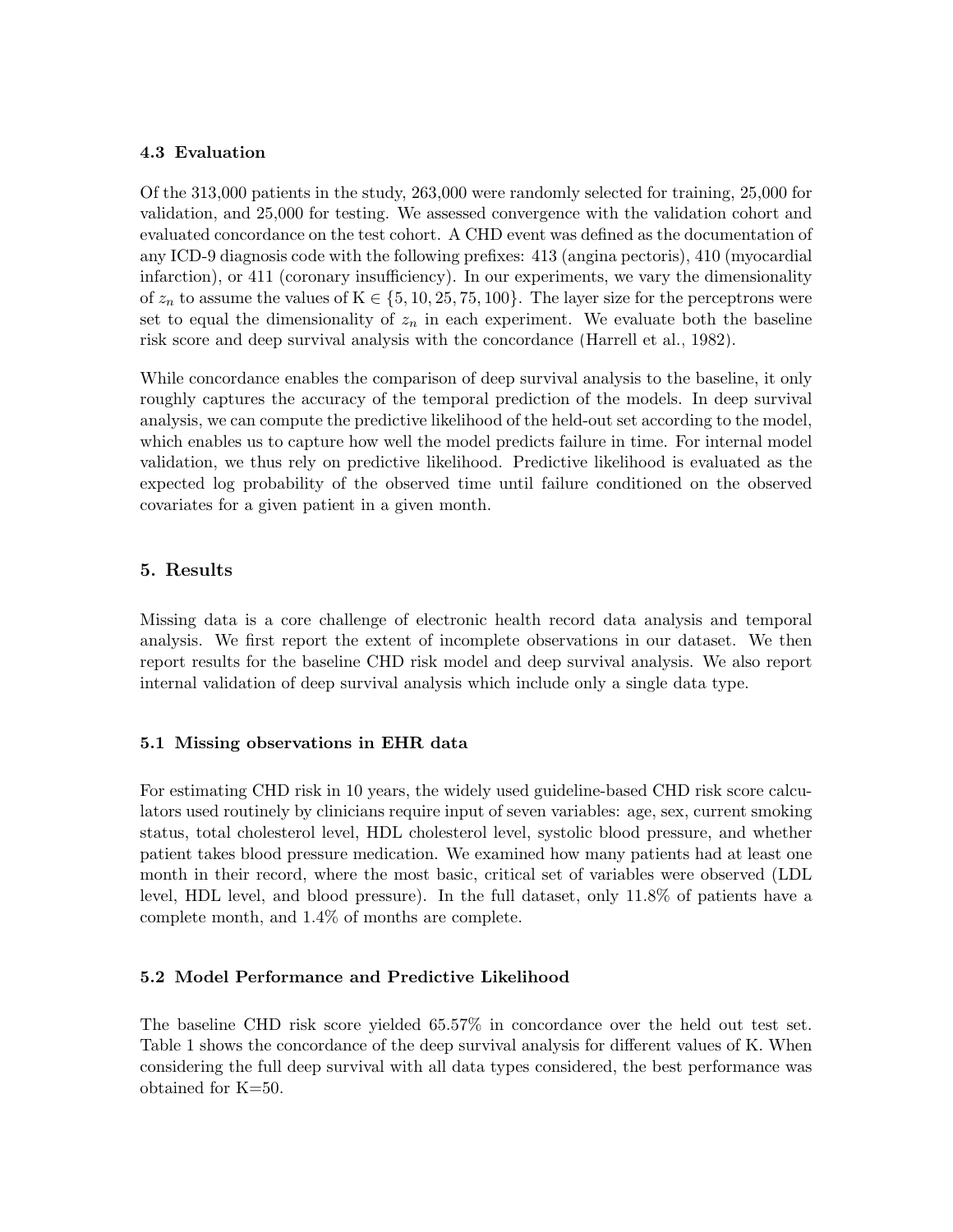<span id="page-9-1"></span>

| Model                                 | Concordance $(\%)$ |
|---------------------------------------|--------------------|
| <b>Baseline Framingham Risk Score</b> | 65.57              |
| Deep Survival Analysis; $K=10$        | 69.35              |
| Deep Survival Analysis; $K=5$         | 70.45              |
| Deep Survival Analysis; $K=25$        | 71.20              |
| Deep Survival Analysis; K=75          | 71.65              |
| Deep Survival Analysis; $K=100$       | 72.71              |
| Deep Survival Analysis; $K=50$        | 73.11              |

Table 1: Concordance on a held-out set of 25,000 patients for different values of K and for the baseline risk score. All deep survival analysis dimensionalities outperform the baseline.

When examining the deep survival analysis with the best concordance on the held out set (K=50), we then asked how well each individual data type predicts failure. The following four models were thus trained: deep survival analysis including vitals only, diagnosis codes only, laboratory tests only, and medications only. All models included age and gender. Their individual predictive likelihood was computed on the same month bins, even in the absence of observations of a specific data type. The diagnosis-only model yielded the best predictive likelihood.

| Data Type             | Likelihood  |
|-----------------------|-------------|
| Medications Only      | $-1.24899$  |
| Laboratory Tests Only | $-0.998774$ |
| Vitals Only           | $-0.961827$ |
| Diagnoses Only        | $-0.855385$ |

**Table 2:** Predictive likelihood of deep survival analysis  $(K=50)$  for individual data types. The diagnoses perform best.

#### <span id="page-9-0"></span>6. Discussion

In this paper we introduce a new method for survival analysis built to handle the inherent characteristics of EHR data. While traditional survival analysis requires carefully curated research datasets, our approach easily handles the sparsity and heterogeneity of EHR observations. We estimate deep survival analysis on the entire data from a large metropolitan hospital in a matter of hours. When compared to one of the state-of-the-art, clinically validated risk score in the context of coronary heart disease, deep survival analysis yields a more accurate stratification of patients. Our approach holds particular promise for developing risk scores from observational data for conditions where there is no known risk score.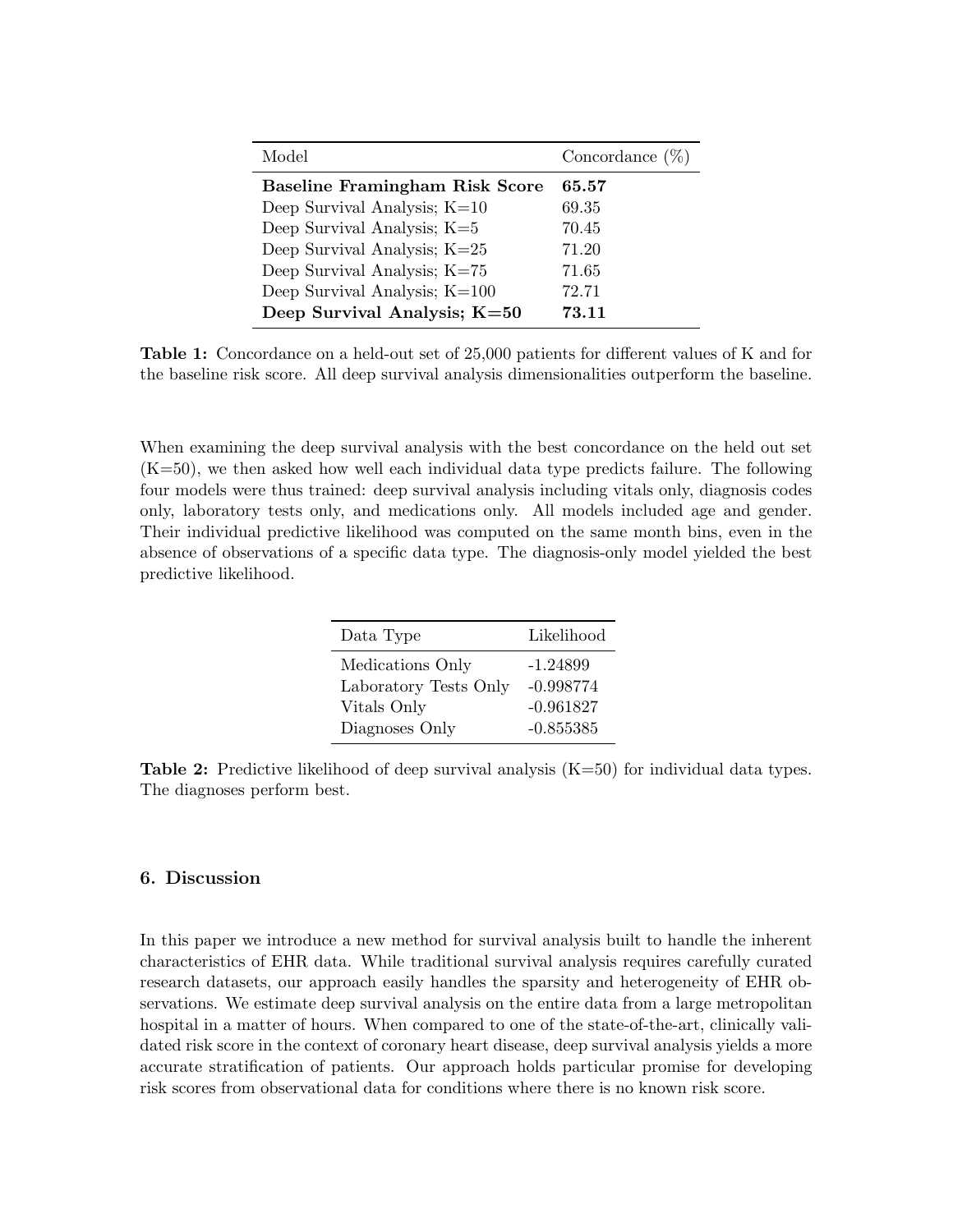## Acknowledgments

This work is supported by NSF #1344668, NSF IIS-1247664, ONR N00014-11-1-0651, DARPA FA8750-14-2-0009, DARPA N66001-15-C-4032, Adobe, The Sloan Foundation, The Seibel Foundation, and The Porter Ogden Jacobus Fellowship

### References

- <span id="page-10-8"></span>L Brown. Fundamentals of Statistical Exponential Families. Institute of Mathematical Statistics, Hayward, CA, 1986.
- <span id="page-10-4"></span>DR Cox. Regression models and life tables (with discussion). Journal of the Royal Statistical Society, 34:187–220, 1972.
- <span id="page-10-3"></span>BF Gage, AD Waterman, W Shannon, M Boechler, MW Rich, and MJ Radford. Validation of clinical classification schemes for predicting stroke: results from the National Registry of Atrial Fibrillation. JAMA, 285(22):2864–2870, 2001.
- <span id="page-10-2"></span>MH Gail, LA Brinton, DP Byar, DK Corle, SB Green, C Schairer, and JJ Mulvihill. Projecting individualized probabilities of developing breast cancer for white females who are being examined annually. Journal of the National Cancer Institute, 81(24):1879–1886, 1989.
- <span id="page-10-7"></span>Y Hagar, DJ Albers, R Pivovarov, H Chase, V Dukic, and N Elhadad. Survival analysis adapted for electronic health record data: experiments with chronic kidney disease. Statistical Analysis and Data Mining, 7(5):385–403, 2014.
- <span id="page-10-0"></span>GK Hansson. Inflammation, atherosclerosis, and coronary artery disease. New England Journal of Medicine, 352(16):1685–1695, 2005.
- <span id="page-10-11"></span>FE Harrell, RM Califf, DB Pryor, KL Lee, and RA Rosati. Evaluating the yield of medical tests. JAMA, 247(18):2543–2546, 1982.
- <span id="page-10-9"></span>M Hauskrecht, I Batal, M Valko, S Visweswaran, GF Cooper, and G Clermont. Outlier detection for patient monitoring and alerting. Journal of Biomedical Informatics, 46(1): 47–55, 2013.
- <span id="page-10-1"></span>I Hjermann, I Holme, KV Byre, and P Leren. Effect of diet and smoking intervention on the incidence of coronary heart disease. The Lancet, 318(8259):1303–1310, 1981.
- <span id="page-10-5"></span>NL Hjort. Nonparametric bayes estimators based on beta processes in models for life history data. The Annals of Statistics, pages 1259–1294, 1990.
- <span id="page-10-10"></span>M Hoffman, DM Blei, C Wang, and J Paisley. Stochastic variational inference. Journal of Machine Learning Research, 14(1303–1347), 2013.
- <span id="page-10-6"></span>G Hripcsak and DJ Albers. Next-generation phenotyping of electronic health records. Journal of the American Medical Informatics Association, 20(1):117–121, 2013.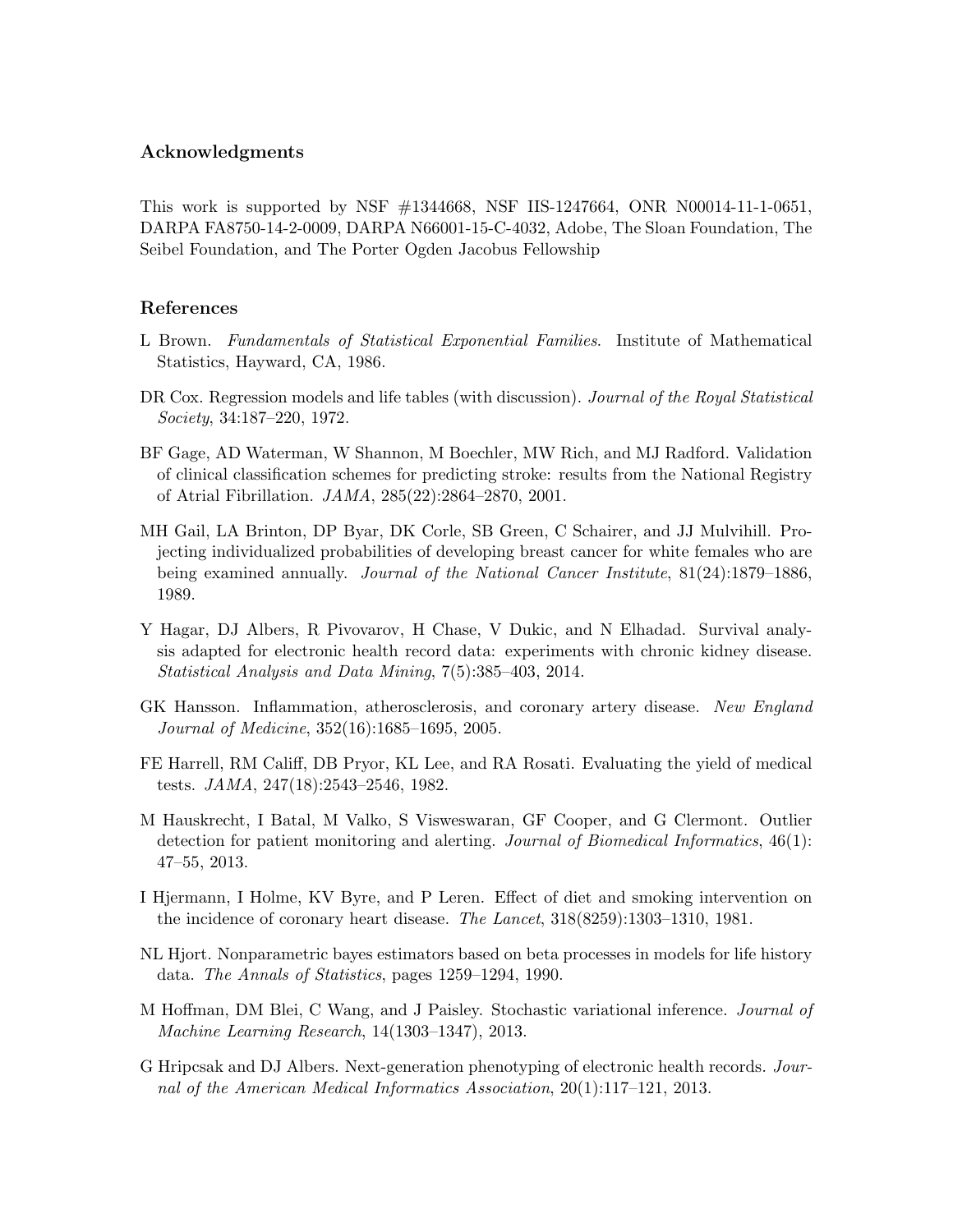- <span id="page-11-1"></span>ISIS-2 Collaborative Group. Randomised trial of intravenous streptokinase, oral aspirin, both, or neither among 17,187 cases of suspected acute myocardial infarction: ISIS-2. The Lancet, 332(8607):349–360, 1988.
- <span id="page-11-11"></span>M Jordan, Z Ghahramani, T Jaakkola, and L Saul. Introduction to variational methods for graphical models. Machine Learning, 37:183–233, 1999.
- <span id="page-11-4"></span>EL Kaplan and P Meier. Nonparametric estimation from incomplete observations. Journal of the American Statistical Association, 53(282):457–481, 1958.
- <span id="page-11-13"></span>D Kingma and M Welling. Auto-encoding variational bayes. In *Proceedings ICLR (Inter*national Conference on Learning Representations), 2014.
- <span id="page-11-8"></span>P McCullagh. Survival models and health sequences. *arXiv preprint arXiv:1301.2699*, 2013.
- <span id="page-11-2"></span>B Neal, S MacMahon, N Chapman, J Cutler, R Fagard, P Whelton, S Yusuf, L Agodoa, C Baigent, H Black, JP Boissel, B Brenner, M Brown, C Bulpitt, et al. Effects of ace inhibitors, calcium antagonists, and other blood-pressure-lowering drugs: Results of prospectively designed overviews of randomised trials. The Lancet, 356(9246):1955–1964, 2000.
- <span id="page-11-0"></span>NJ Pagidipati and TA Gaziano. Estimating deaths from cardiovascular disease: A review of global methodologies of mortality measurement. Circulation, 127(6):749–756, 2013.
- <span id="page-11-6"></span>A Perotte, R Ranganath, JS Hirsch, DM Blei, and N Elhadad. Risk prediction for chronic kidney disease progression using heterogeneous electronic health record data and time series analysis. Journal of the American Medical Informatics Association, 22(4):872–880, 2015.
- <span id="page-11-10"></span>MM Pike, PA Decker, NB Larson, JL St. Sauver, PY Takahashi, VL Roger, WA Rocca, VM Miller, JE Olson, J Pathak, and SJ Bielinski. Improvement in cardiovascular risk prediction with electronic health records. Journal of Cardiovascular Translational Research, 9(3):214–222, 2016.
- <span id="page-11-5"></span>R Pivovarov, DJ Albers, JL Sepulveda, and N Elhadad. Identifying and mitigating biases in ehr laboratory tests. Journal of biomedical informatics, 51:24–34, 2014.
- <span id="page-11-12"></span>R Ranganath, S Gerrish, and DM Blei. Black box variational inference. In Proceedings AISTATS (International Conference on Artificial Intelligence and Statistics), pages 814– 822, 2014.
- <span id="page-11-9"></span>R Ranganath, A Perotte, N Elhadad, and DM Blei. The survival filter: Joint survival analysis with a latent time series. In Proceedings UAI (Uncertainty in Artificial Intelligence), 2015a.
- <span id="page-11-3"></span>R Ranganath, L Tang, L Charlin, and DM Blei. Deep exponential families. In *Proceedgins* AISTATS (Internation Conference on Artificial Intelligence and Statistics), 2015b.
- <span id="page-11-7"></span>DJ Rezende, S Mohamed, and D Wierstra. Stochastic backpropagation and approximate inference in deep generative models. In Proceedings ICML (International Conference on Machine Learning), 2014.